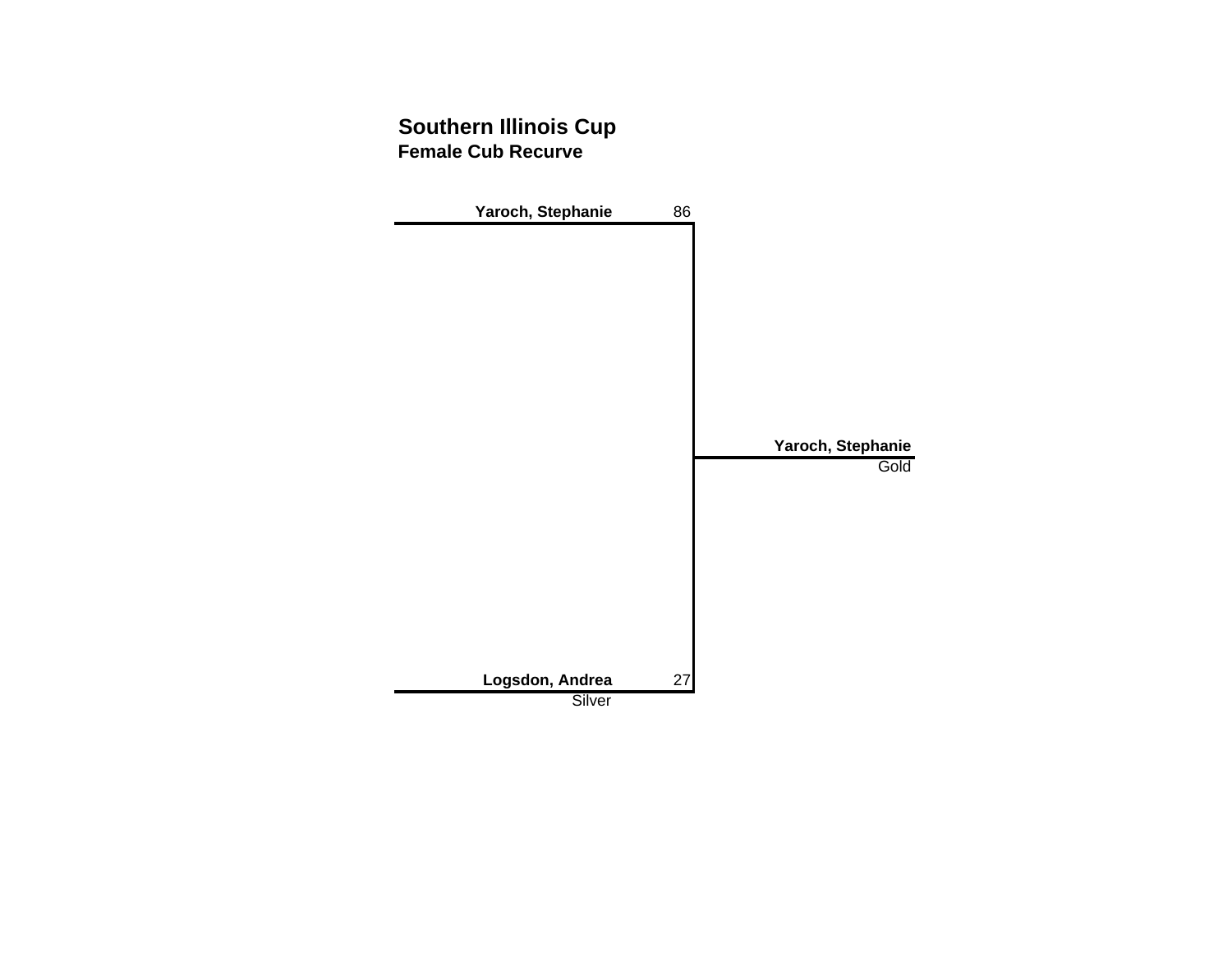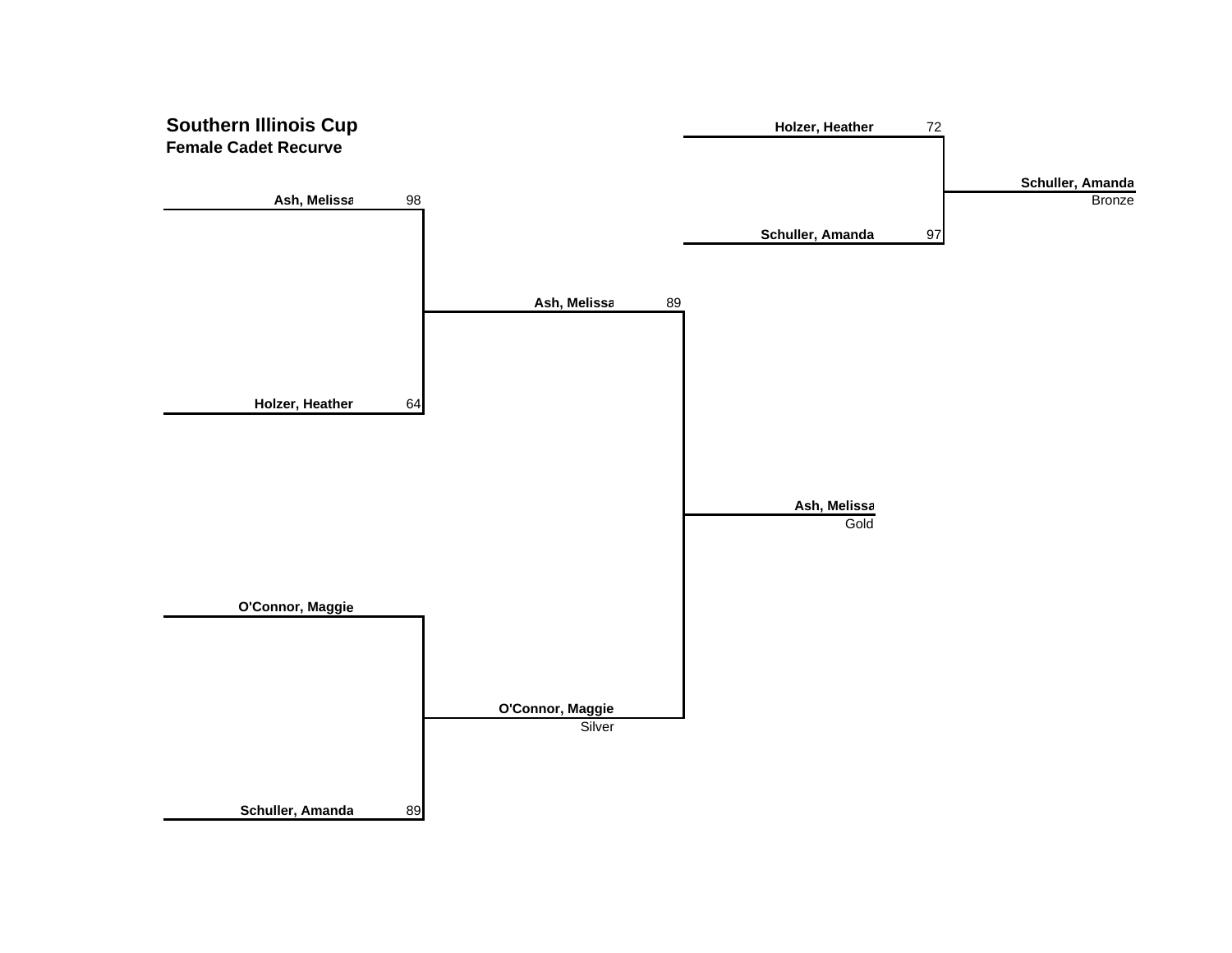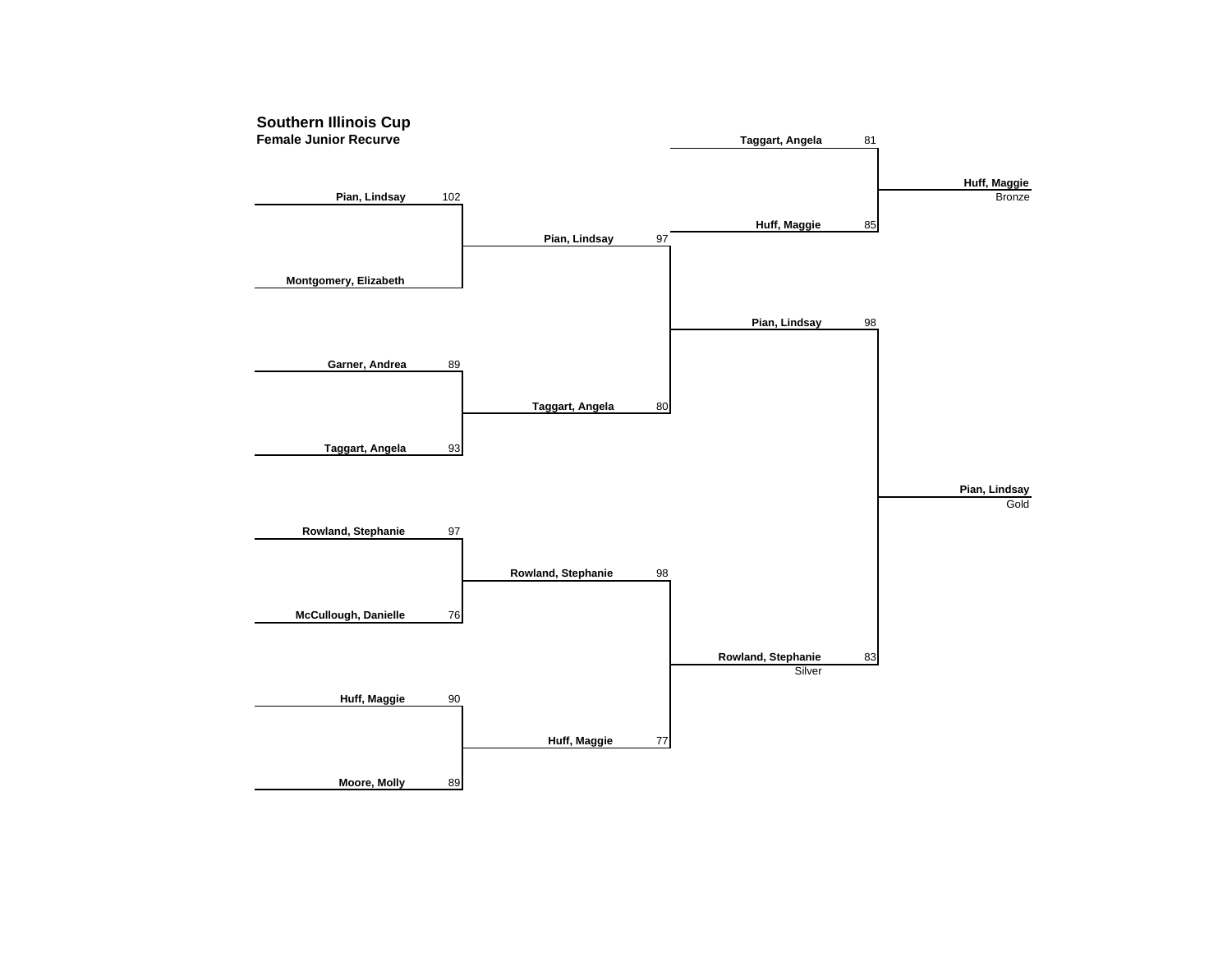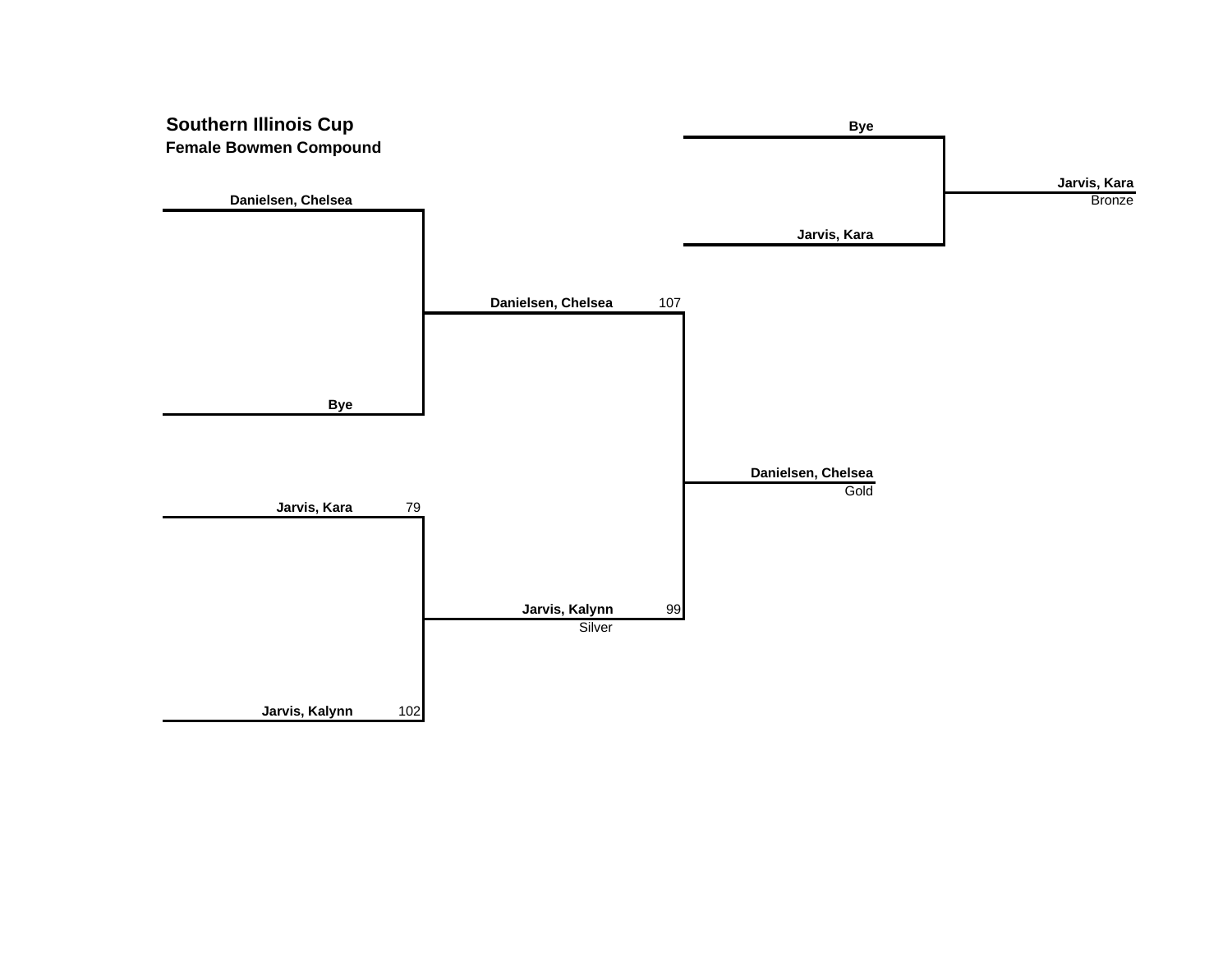### **Southern Illinois Cup Female Cadet Compound**

| Falconer, Elissa       | 96 |                  |
|------------------------|----|------------------|
|                        |    |                  |
|                        |    |                  |
|                        |    |                  |
|                        |    |                  |
|                        |    |                  |
|                        |    |                  |
|                        |    |                  |
|                        |    |                  |
|                        |    |                  |
|                        |    | Falconer, Elissa |
|                        |    |                  |
|                        |    |                  |
|                        |    |                  |
|                        |    |                  |
|                        |    |                  |
|                        |    |                  |
|                        |    |                  |
|                        |    |                  |
|                        |    | Gold             |
|                        |    |                  |
| Susen, Amber<br>Silver | 89 |                  |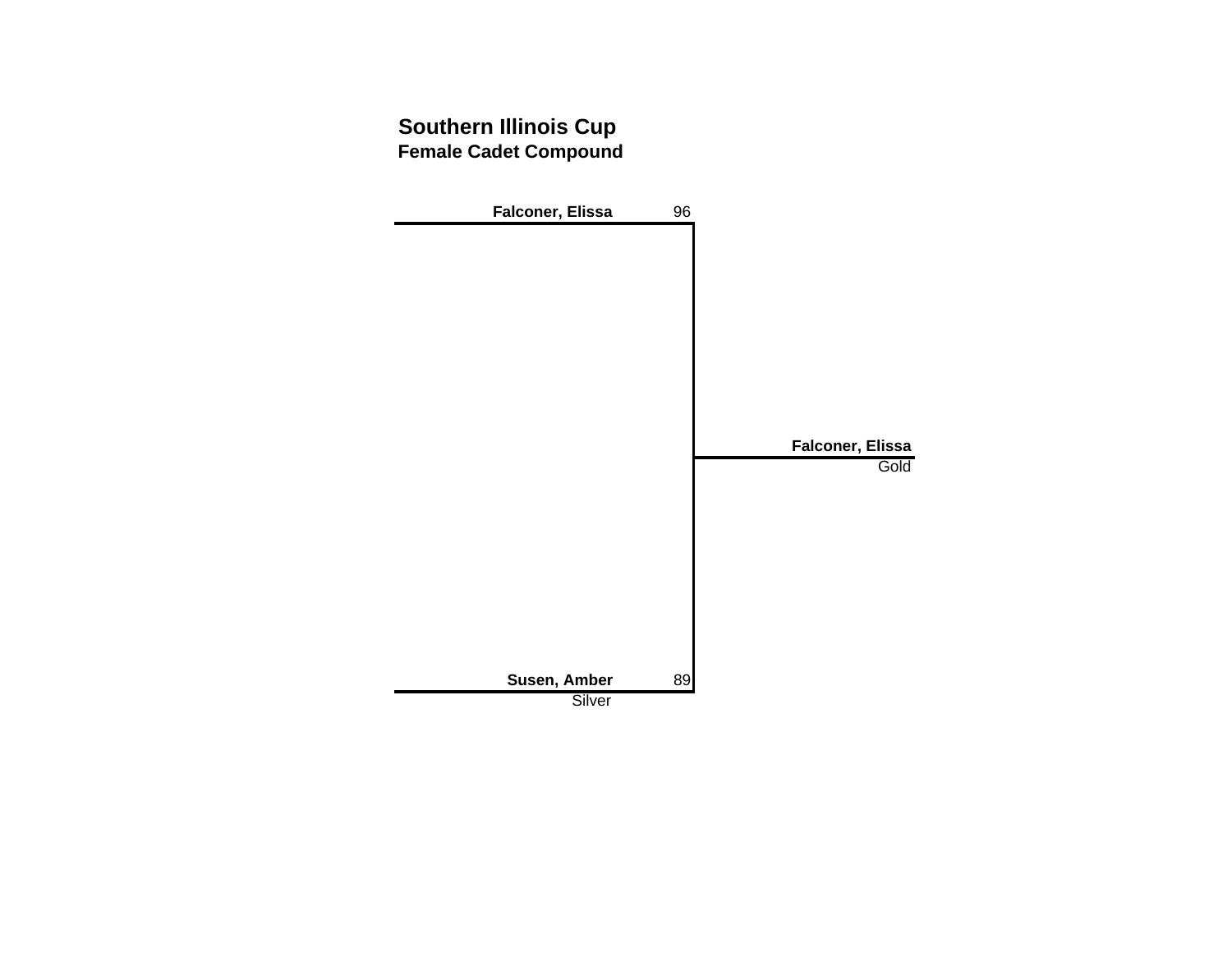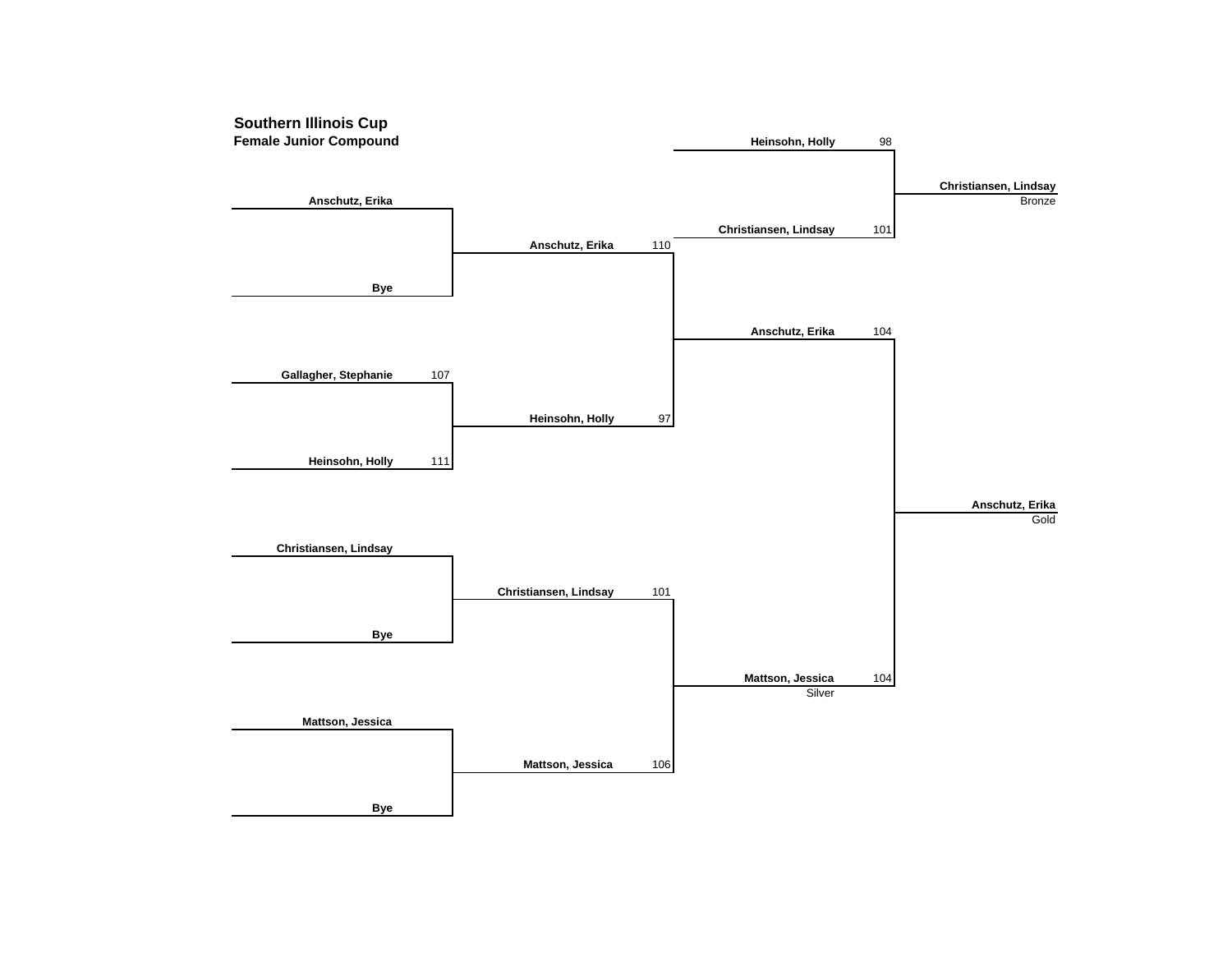### **Southern Illinois Cup Male Cub Recurve**

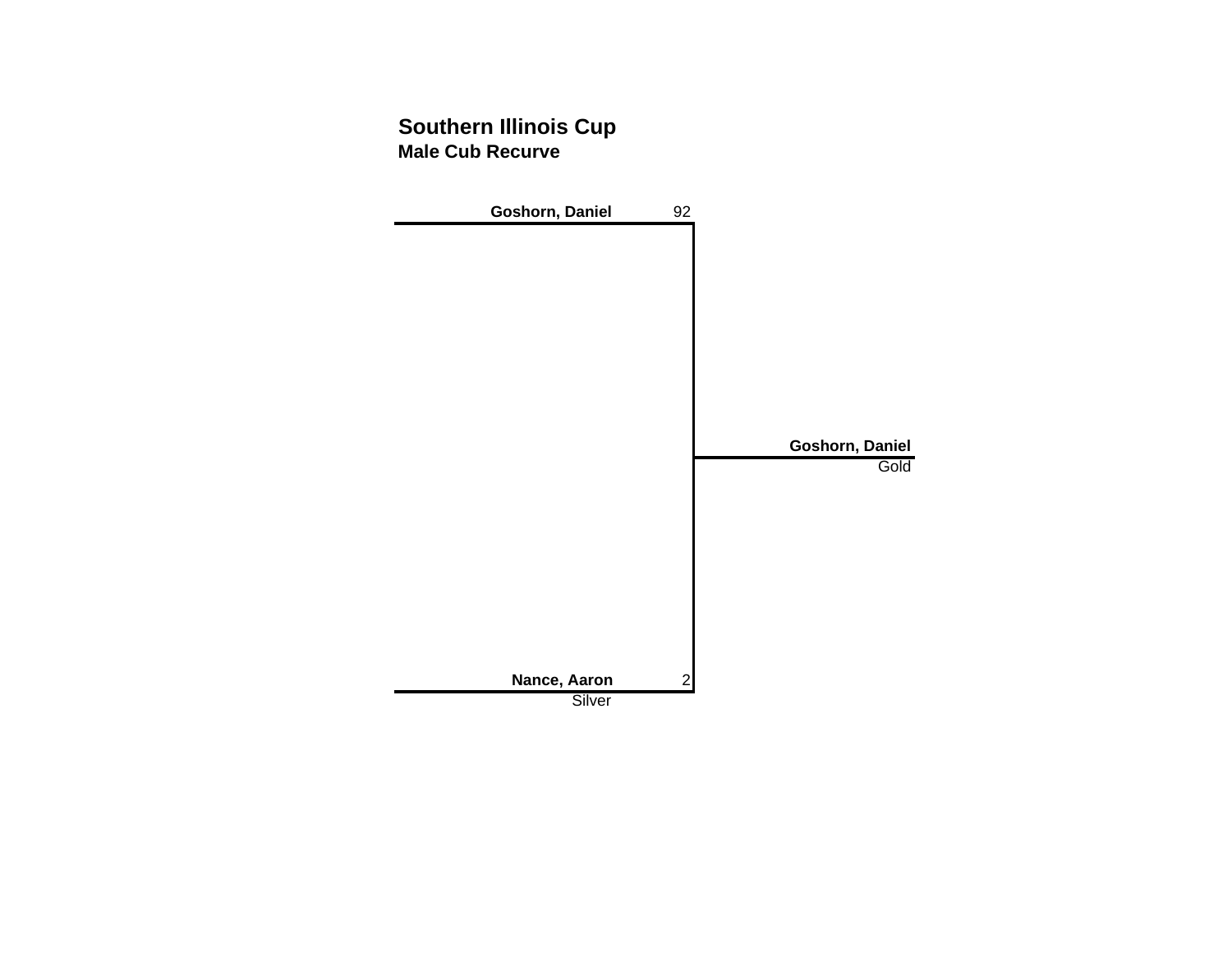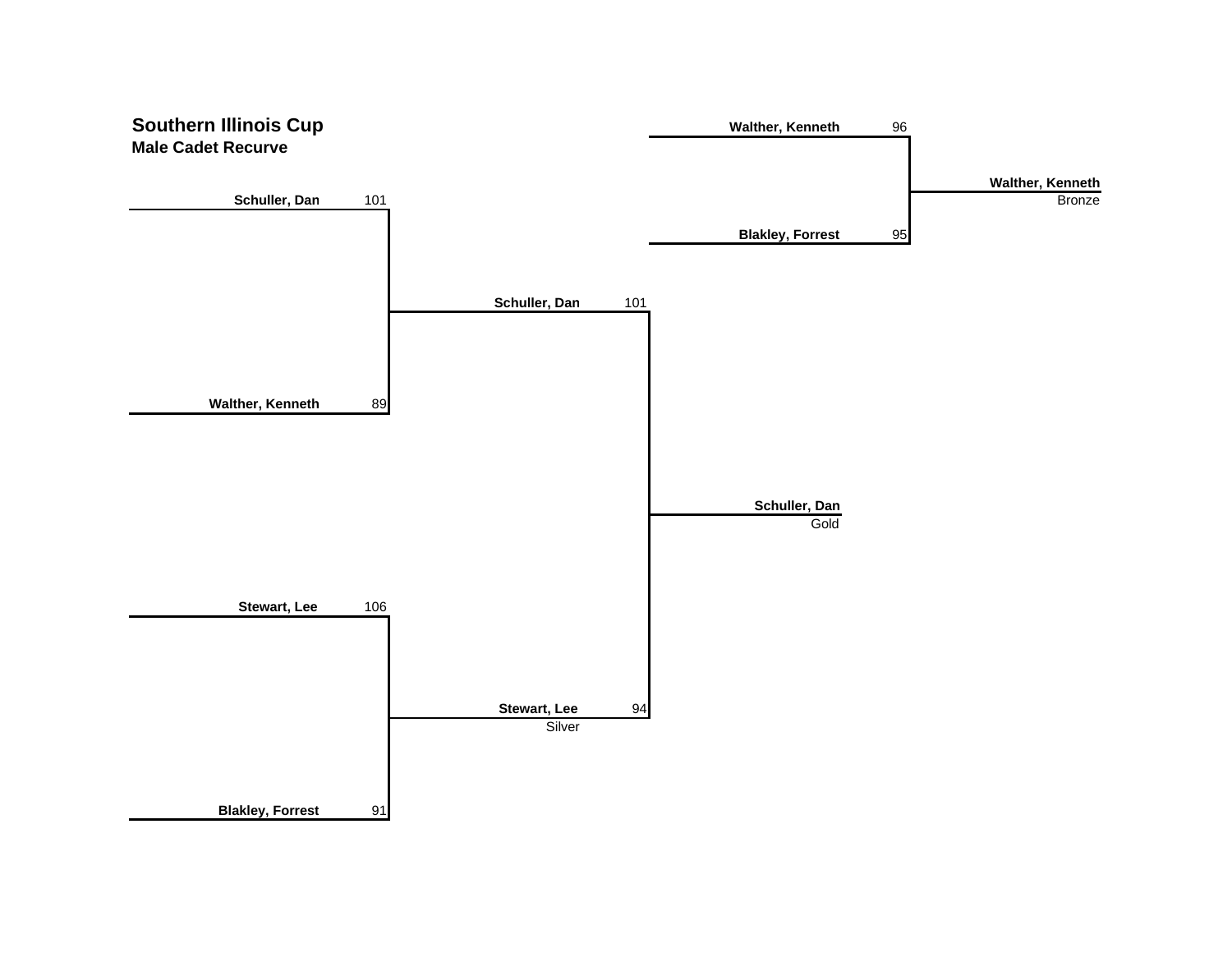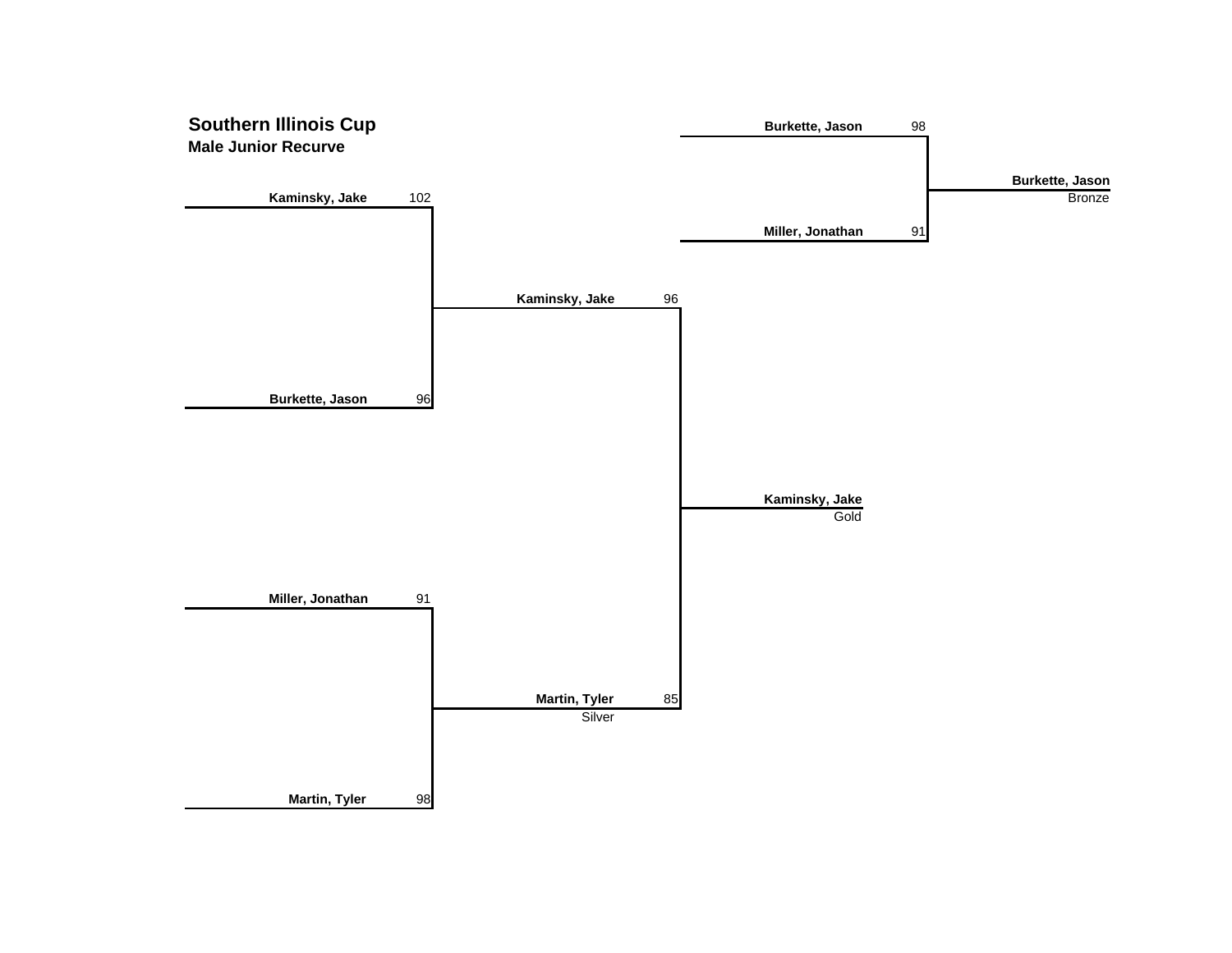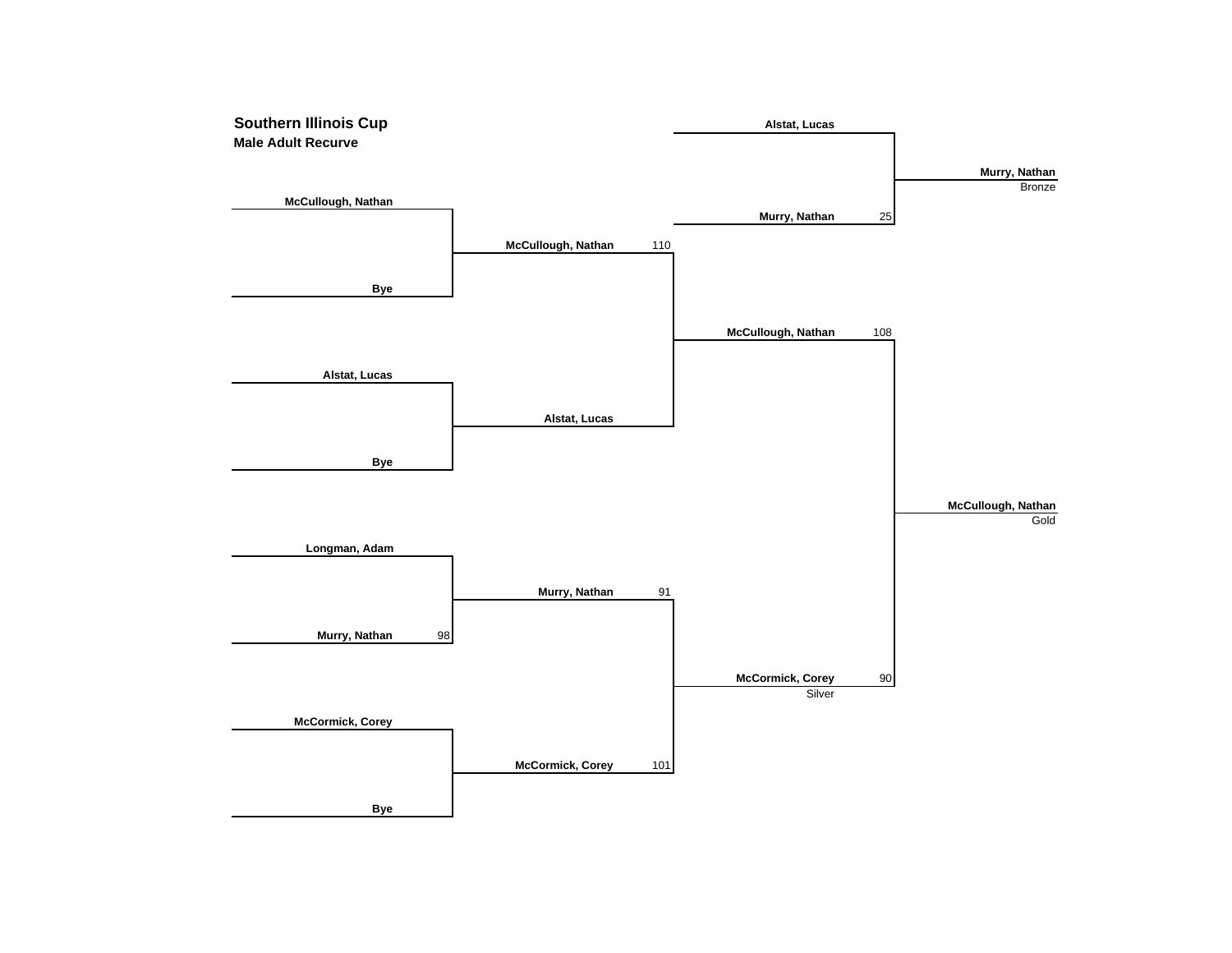## **Southern Illinois Cup Male Bowmen Compound**

| Andersen, Tyler | 80 |                |
|-----------------|----|----------------|
| Silver          |    |                |
|                 |    |                |
|                 |    |                |
|                 |    |                |
|                 |    |                |
|                 |    |                |
|                 |    |                |
|                 |    |                |
|                 |    |                |
|                 |    |                |
|                 |    |                |
|                 |    | Johnson, Lucas |
|                 |    | Gold           |
|                 |    |                |
|                 |    |                |
|                 |    |                |
|                 |    |                |
|                 |    |                |
|                 |    |                |
|                 |    |                |
|                 |    |                |
|                 |    |                |
| Johnson, Lucas  | 87 |                |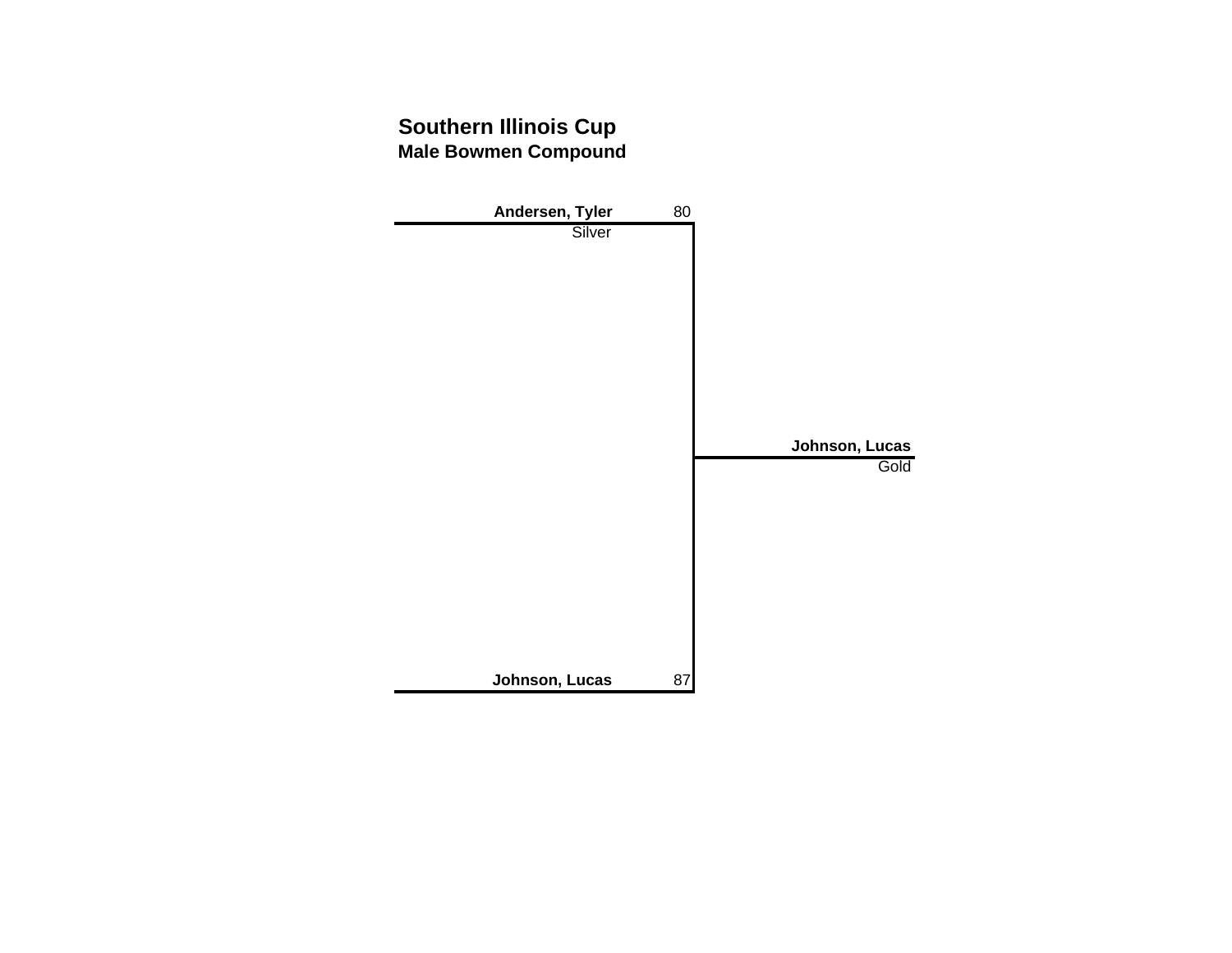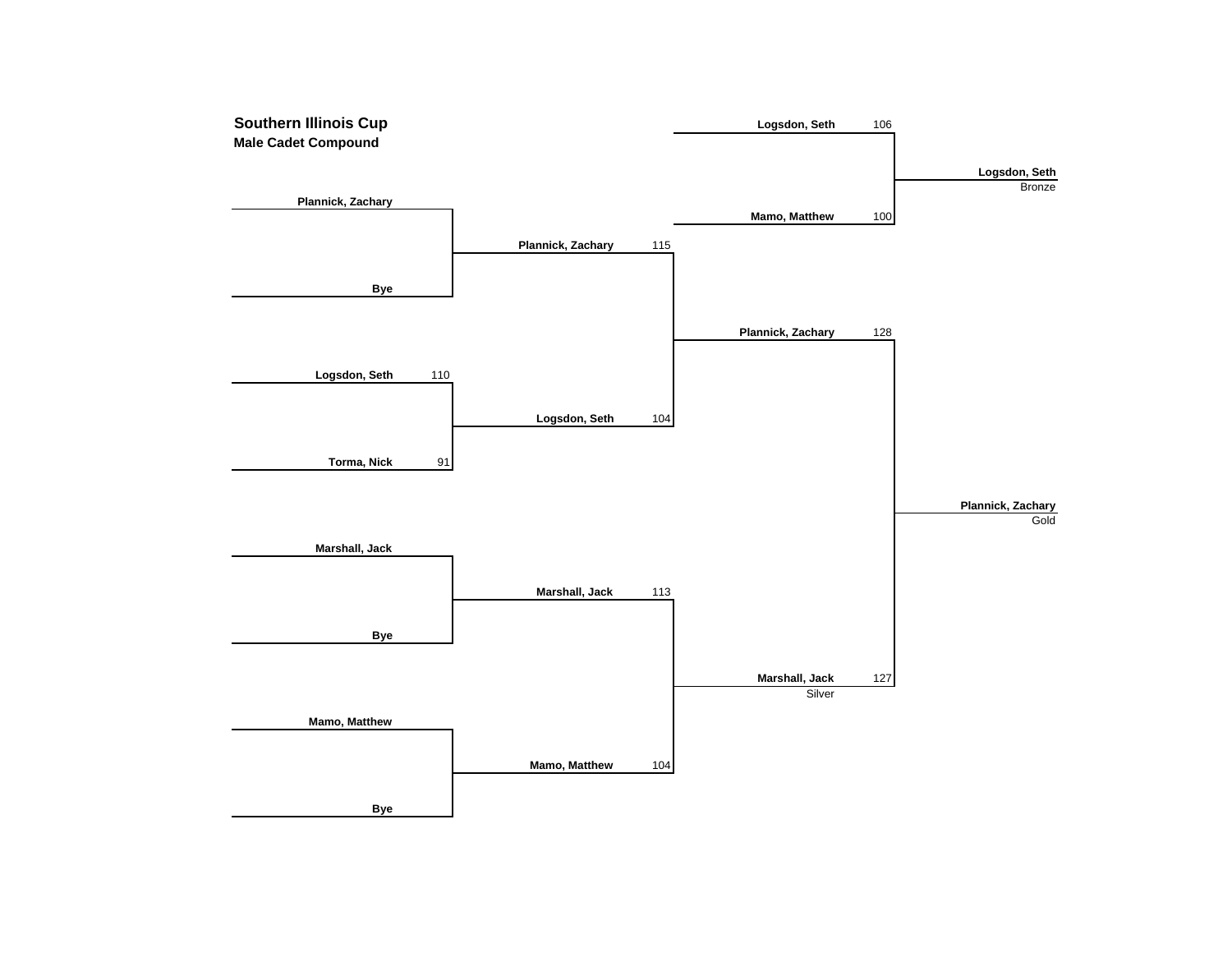